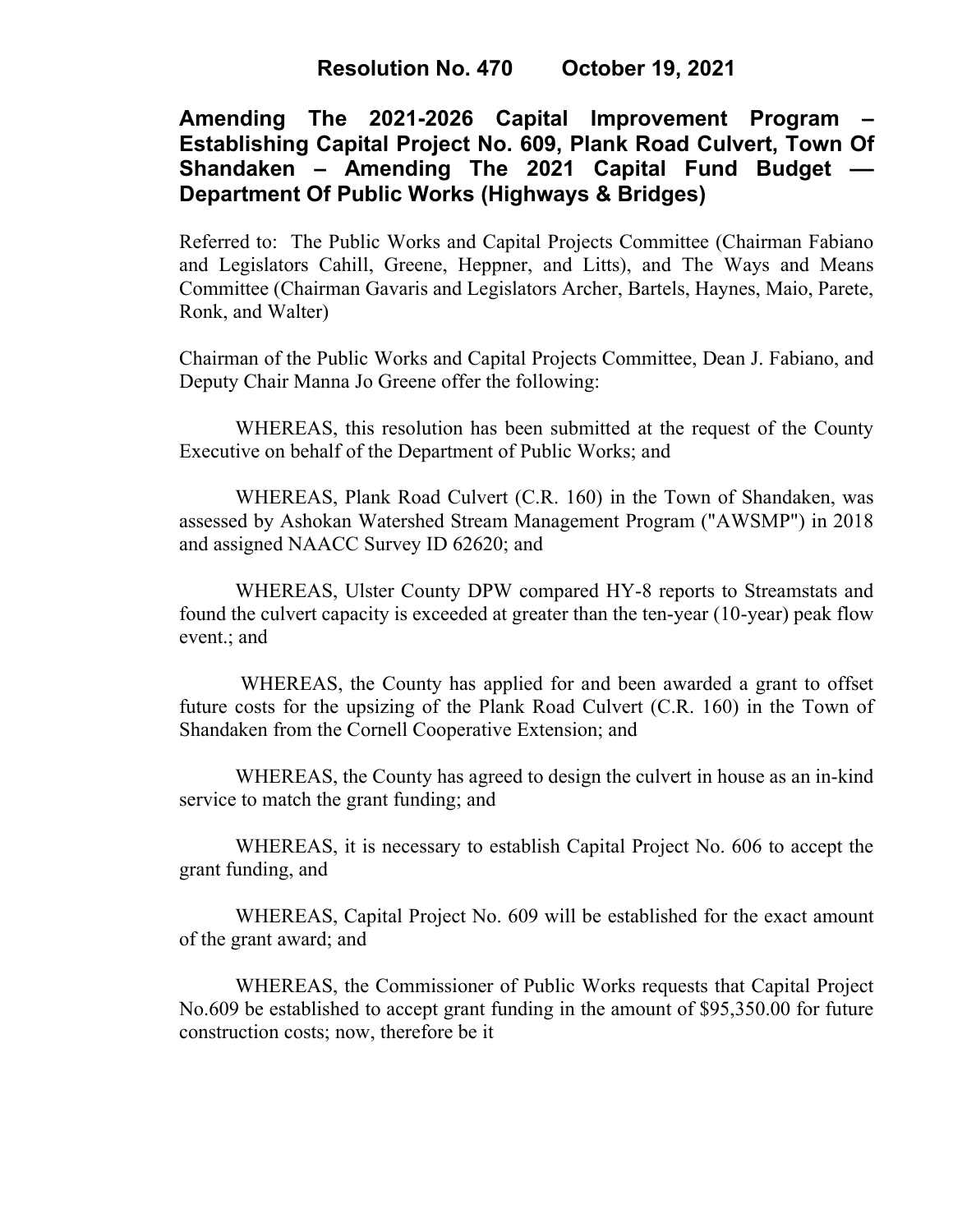### **- Page 2 -**

### **Resolution No. 470 October 19, 2021**

**Amending The 2021-2026 Capital Improvement Program – Establishing Capital Project No. 609, Plank Road Culvert, Town Of Shandaken – Amending The 2021 Capital Fund Budget –– Department Of Public Works (Highways & Bridges)**

RESOLVED, that Capital Project No. 609 for the Plank Road Culvert be established as follows:

|                    |                                                                     |  | <b>CREATE</b> |                    |  | <b>AMOUNT</b> |  |  |
|--------------------|---------------------------------------------------------------------|--|---------------|--------------------|--|---------------|--|--|
|                    | Capital Project No. 609                                             |  |               | Plank Road Culvert |  | \$95,350.00   |  |  |
| and, be it further |                                                                     |  |               |                    |  |               |  |  |
|                    | RESOLVED, that the 2021 Ulster County Capital Fund budget is hereby |  |               |                    |  |               |  |  |

amended as follows:

|                                |      |                 | <b>AMOUNT</b>                                                                    |  |  |  |  |
|--------------------------------|------|-----------------|----------------------------------------------------------------------------------|--|--|--|--|
|                                |      |                 | \$95,350.00                                                                      |  |  |  |  |
|                                |      |                 | \$95,350.00                                                                      |  |  |  |  |
|                                |      |                 |                                                                                  |  |  |  |  |
| ADOPTED BY THE FOLLOWING VOTE: |      |                 |                                                                                  |  |  |  |  |
| AYES:                          | - 23 | NOES:           | $\theta$                                                                         |  |  |  |  |
|                                |      | <b>INCREASE</b> | Capital Project No. 609<br><b>Professional Services</b><br>Revenue- Serial Bonds |  |  |  |  |

Passed Committee: Public Works and Capital Projects on October 6, 2021

Passed Committee: Ways and Means on October 12, 2021

FINANCIAL IMPACT: \$95,350.00 – COUNTY CAPITAL FUND APPROPRIATIONS (OFFSET BY GRANT FUNDING) \$95,350.00 – COUNTY REVENUE – SERIAL BONDS